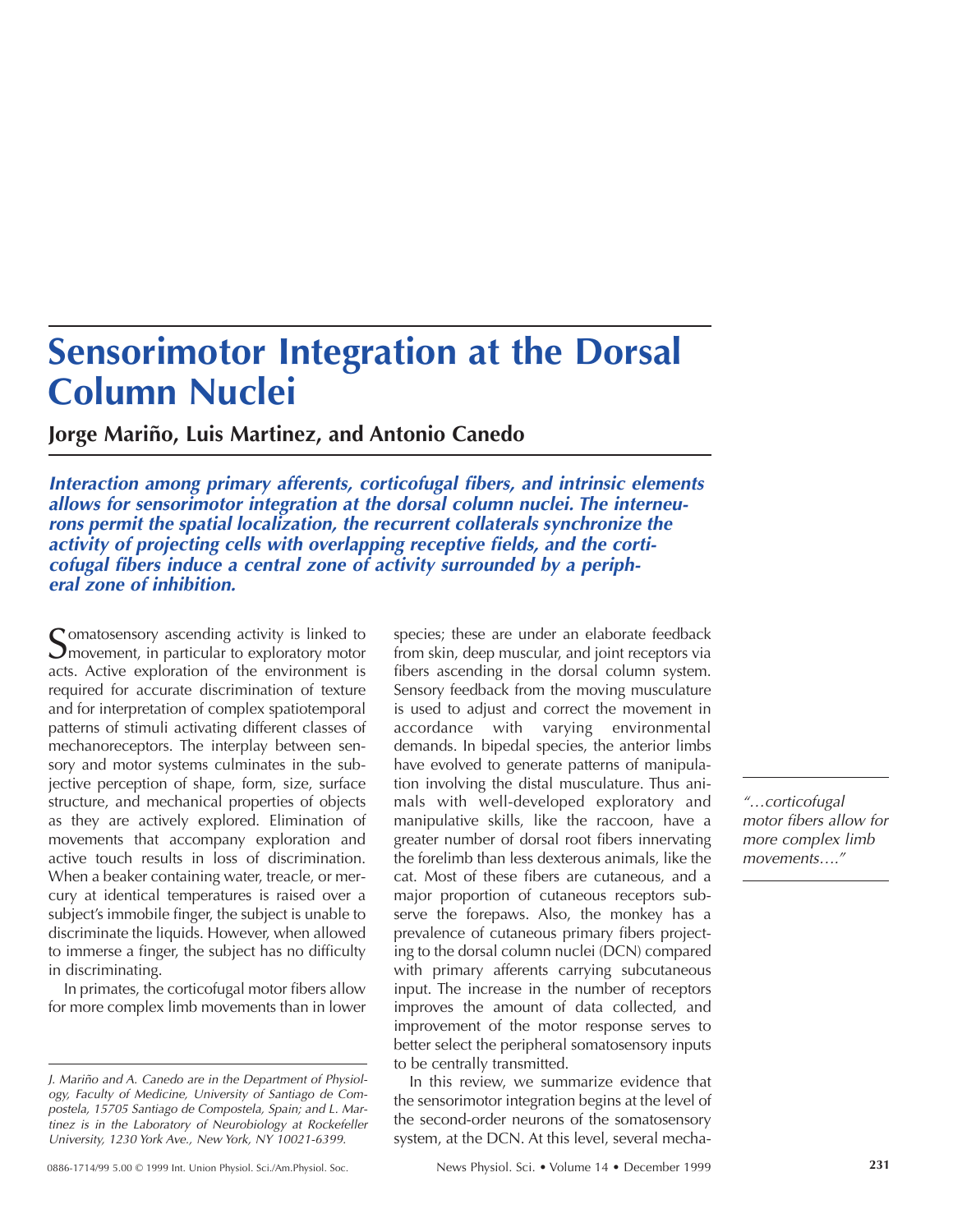nisms enhance the activity of second-order neurons with overlapping receptive fields and inhibit other second-order cells with different receptive fields. These mechanisms include efferent control by the cerebral cortex and positive feedback by collaterals of second-order cells on other second-order neurons.

#### **Organization of the dorsal column nuclei**

The primary somatosensory afferents from the limbs and trunk ascending in the dorsal columns terminate in the DCN (cuneate and gracile nuclei). These afferents release glutamate and may contact both projection neurons and intrinsic inhibitory neurons, supporting classical processes of lateral inhibition. In general, the cutaneous afferents travel superficial to the deep (muscular) fibers. About 90% of the fibers terminating in the DCN are primary afferents from dorsal root ganglion neurons. The remaining 10% originate from spinal neurons located mainly in lamina IV. These postsynaptic fibers travel in the dorsal columns between cutaneous and muscle afferents.

The gracile (Goll) nucleus receives its major input from lower thoracic  $(T<sub>z</sub>)$  and more caudal segments, and the cuneate (Burdach) nucleus, located more laterally, receives its primary afferents from more rostral levels. On the basis of functional and cytoarchitectonic criteria, the cat DCN may be divided into three parts: a rostral reticular region with multisized cells; a middle region with medium-sized, round cells organized into clusters; and a caudal reticular region containing round, medium-sized scattered cells. Neurons in the rostral reticular part have large receptive fields in deep (muscular) structures, neurons in the middle region have small cutaneous receptive fields, and neurons in the caudal reticular region have large receptive fields responding mostly to high-frequency, vibrationsensitive (Pacinian) receptors. The neurons in the three divisions of the DCN differ also in their efferent projections. The rostral reticular part contains both thalamic and cerebellar projecting neurons, some with bifurcating axons to the contralateral medial lemniscus (ML) and the ipsilateral cerebellum. Neurons in the rostral and caudal regions project to different structures including the tectum, the pretectum, the inferior olive, and the spinal cord (3). The middle part of the DCN is more complex (Fig. 1); it consists of a central core receiving predominantly cutaneous input and a shell or peripheral region. The central core has been extensively studied and contains two major types of neurons, glutamatergic cells projecting mostly to the contralateral ML and inhibitory intrinsic neurons (interneurons).

The peripheral region consists of a ventral reticular part and a series of neurons at the borders of the nuclei, containing local cells as well as neurons projecting to thalamic and nonthalamic regions. The local circuit neurons are smaller than the cells projecting in the ML (lemniscal neurons, LNs) and appear scattered throughout the DCN. In the central core, they are interspersed between the clusters and, in general, have larger and more proximally located cutaneous receptive fields than the LNs (5).

The DCN projection neurons can be grouped into two main functional populations (3). The first consists of cells sending an axon to the ML and carrying tactile and kinesthetic information related to fine touch, kinesthesia, and orienting behavior. The second consists of neurons projecting to the cerebellum and related structures, constituting a sensorimotor system related to the coordination of activity in muscles during exploratory behavior.

#### **Cortical control of somatosensory input**

The sensorimotor cortex receives continuous input during active movement, which provides the sensory feedback required for smooth voluntary movements. Although the sensory route from the periphery to the motor cortex is unclear (4), rodents, felines, and primates have a topographically organized projection from the somatosensory to the motor cortex. Thus most neurons in both the main "motor" and the main "sensory" regions of the arm and leg areas of sensorimotor cortex receive projections from peripheral receptors in the forelimb and hindlimb.

Corticofugal control is a feature common to all the sensory systems and modulates afferent input at subcortical sites; in the somatosensory system part of this modulation occurs at the DCN and spinal cord. The purpose of the cortical control is twofold: *1*) to select certain inputs to the detriment of others, and *2*) to provide input to assure the adequate frequency and duration discrimination for tactile information.

Corticofugal fibers end directly in the DCN. The majority of these terminate in the rostral part of these nuclei and in the ventral part of their middle regions (Ref. 11; see Fig. 1). Most of the corticonuclear neurons are located in lamina V of areas 4 and 3a, with fewer neurons in areas 3b, 1, and 2. The motor cortical projection is mainly to the ventral part of the middle regions, where fibers from area 3a (a cortical zone between the motor and sensory cortexes that receives somesthetic proprioceptive input) also terminate. Because these zones also receive deep peripheral input, the modulatory role of

"Corticofugal control is a feature common to all sensory systems…."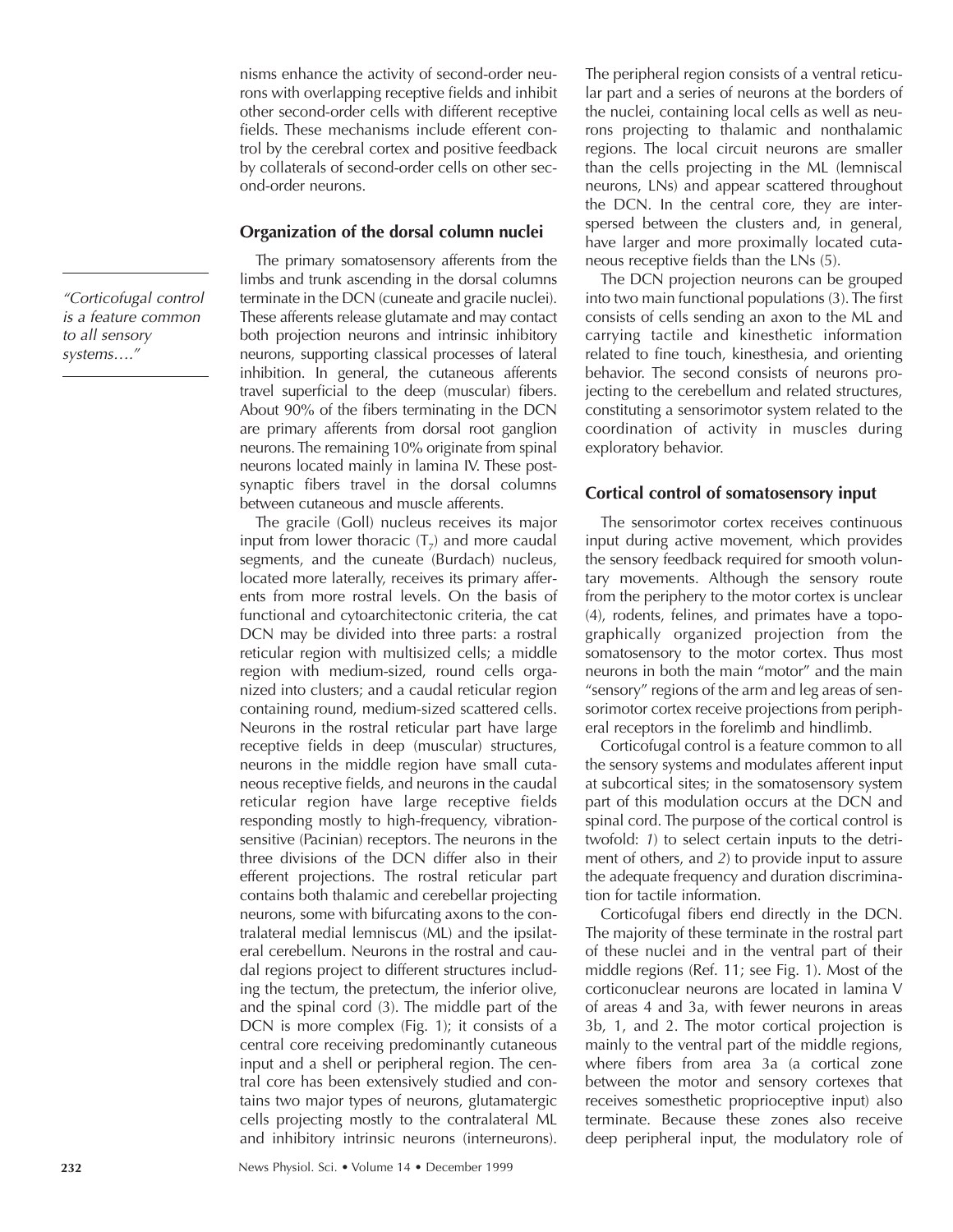

**FIGURE 1.** The middle cuneate nucleus is formed by a core or clusters region (white) and a peripheral region (gray). Primary afferents running in the dorsal column and corticofugal fibers running in the pyramidal tract are segregated in this part of the nucleus. The majority of fibers from cortical areas 4 and 3a enter the peripheral region ventrally to the clusters zone, where deep peripheral input prevails. The fibers from area 3b are directed mainly to the clusters region, and those from areas 1 and 2 terminate mostly in the peripheral region.

areas 4 and 3a is directed to DCN neurons receiving proprioceptive input. The projection from area 3a is more abundant in cats than in monkeys (2), indicating a greater dependence on proprioception in the cat and a major role by cutaneous input in monkeys. Corticofugal fibers from areas 4 and 3a may also influence the cutaneous cells in the clusters region through DCN interneurons. Fibers from areas 3b, 1, and 2 terminate dorsally in the same region (see Fig. 1). Area 3b, a cortical zone receiving cutaneous input, has a focal projection to the clusters region whereas areas 1 and 2 project mostly to regions surrounding the clusters zone, which receives cutaneous and proprioceptive inputs.

The corticonuclear pathway has at least two components, *1*) corticonuclear cells whose axons do not reach the spinal cord and *2*) corticospinal cells projecting mainly to cervical segments and whose axons send collateral branches into the DCN (2, 12). Therefore, corticospinal fibers sending collateral branches to the DCN exert their control on spinal neurons mostly at the cervical cord and, at the same time, influence the sensory input at the level of the DCN, implying that the cortical

coordination is directed to forelimb movements. Consistent with this, lesions of the dorsal column in monkeys lead to deficiencies in fine motor acts involving the forelimbs, with no or minimal deficiencies in grasping with the hindlimbs (14). Obviously, the hindlimbs are used more for postural support than for tactile exploration.

Noncorticospinal corticonuclear neurons have slow-conducting axons, in comparison with those of the corticospinal neurons involved in fast movements, and exhibit tonic and sustained activity during movement. Because the cortical influence on DCN projecting neurons is mainly inhibitory (1, 5), it may prevent any sensory input during movement from reaching the cortex. Only DCN projecting neurons receiving strong sensory input during movement would be able to overcome this inhibition so that during movement, distracting sensory information is eliminated.

The somatic afferent fibers exert a powerful monosynaptic excitatory action on DCN projecting neurons that can be seen extracellularly as unitary prepotentials preceding the spikes. The excitatory postsynaptic potentials (EPSPs) induced by stimulating primary afferent fibers

"The corticonuclear pathway has at least two components…."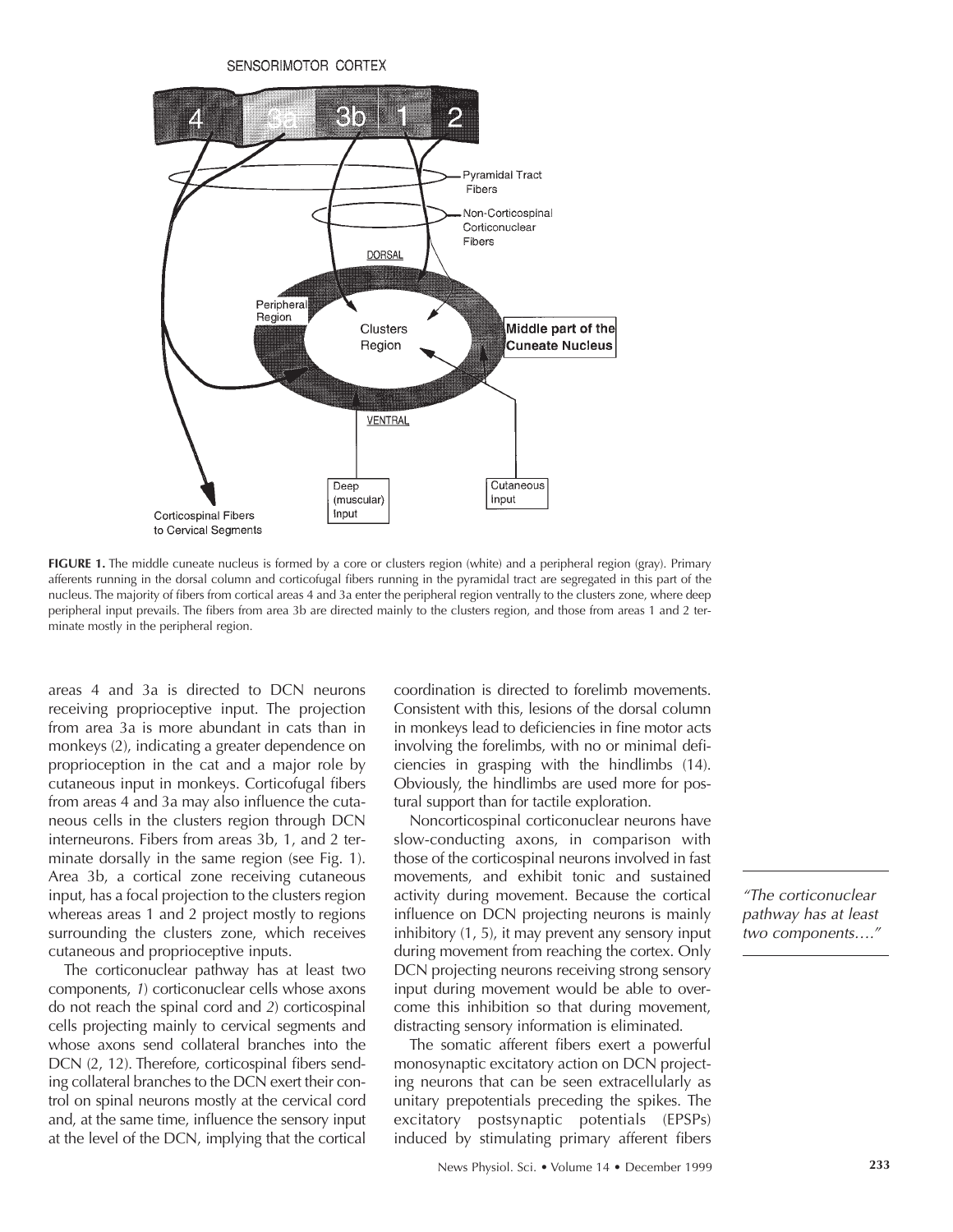"…corticonuclear fibers terminate on small- to mediumsized dendrites of DCN neurons...."

have been shown to be unusually large and to elicit bursting activity (1). This is possible because these fibers possess large presynaptic knobs containing round glutamatergic vesicles. The synaptic contacts are so powerful that a single primary afferent fiber can generate pairs or triplets of output spikes from several target DCN neurons (8) without the need of temporal or spatial summation for reliable transmission (10). This high degree of synaptic security allows the dorsal column-ML system to encode high rates of afferent stimulation. Recent work by Vierck and colleagues suggests that the dorsal column-ML system may be particularly important for frequency and duration discrimination of tactile information. Thus it was shown that *1*) the distal extremity movement depends crucially on dorsal column-lemniscal input (14); *2*) when the fasciculus cuneatus is interrupted, monkeys are unable to control the position of their fingers and the fine motor activities are impaired (9); and *3*) transection of the dorsal columns of monkeys spares detection, localization, and discrimination between spatial attributes of tactile stimuli, but the performances requiring tactile direction sensitivity and frequency discrimination are impaired. Also, interruption of the ipsilateral dorsal column makes the monkeys unable to detect repetitive cutaneous stimulation. These deficits appear to be caused by the impairment of inhibiting mechanisms within the primary somatosensory cortex as a consequence of contralateral dorsal column interruption (15).

It was postulated in the early 1960s (1) that the synaptic mechanisms involved in the cortical modulation of LNs include presynaptic axoaxonic contacts between corticonuclear terminals and primary sensory terminals reaching the DCN and postsynaptic inhibition via DCN interneurons. However, subsequent anatomic studies demonstrating that corticonuclear fibers terminate on small- to medium-sized dendrites of DCN neurons without establishing axo-axonic contacts (6) make cortical presynaptic inhibition unlikely. The evidence on postsynaptic inhibition in the nuclei in response to sensorimotor cortical stimulation is, however, unequivocal. The inversion in the polarity of inhibitory postsynaptic potentials evoked on LNs by sensorimotor cortical stimulation on intracellular injection of negative current unambiguously indicates the synaptic nature of the inhibition (see *inset 2* in Fig. 2). Data from the feline cuneate nucleus demonstrated that sensorimotor cortical stimulation mostly inhibits LNs and activates interneurons (1, 5); however, some other interneurons are also inhibited. Because the corticofugal fibers are excitatory, the inhibition of some interneurons

implies the existence of at least two inhibitory interneurons synaptically linked. Consistent with that, it is now known that there are glycinergic and GABAergic interneurons similarly distributed throughout the DCN and expressing different subtypes of glutamatergic receptors. The consequences of interneuronal inhibition by the cerebral cortex are functionally important because the cortical inhibition of inhibitory interneurons that, in turn, synapse with LNs allows the cortex to disinhibit the sensory transmission through specific LNs (see Fig. 2).

In addition, electrical stimulation of the monkey´s pericentral cortex induces monosynaptic excitatory responses on contralateral LNs, and recent data obtained in our laboratory from the cat middle cuneate nucleus demonstrated that ~21% of the LNs are monosynaptically activated by stimulation of the somatosensory cortex and that these excitations are the fastest responses induced from the cerebral cortex. This indicates that these excitatory effects are produced by collateral branches of corticospinal cells because the cortico-DCN axons originated from noncorticospinal neurons have slow conduction speeds (12). The cortical activation of particular sets of DCN neurons constitutes a positive feedback to differentially select the sensory input to be transmitted as necessary during active exploratory behavior. The data of Bentivoglio and Rustioni (2) showing that the corticospinal fibers branching into the DCN are considerably more numerous in monkeys than in cats suggest that the increase in corticospinal collateral branches to the DCN allows for greater tactile resolution and manipulation skills.

In summary (Fig. 2), the slow-conducting corticonuclear fibers impose a tonic inhibition over the DCN (with inhibition of some inhibitory interneurons) whereas the fast subset activates the projection neurons mostly during movements of the distal musculature, thus overcoming the underlying inhibition and favoring the transmission of sensory feedback generated by the movement itself. Such a circuit will operate during manipulative and exploratory behavior, shaping the receptive fields of the DCN LNs, making them more discrete, and allowing faithful transmission of high-frequency inputs by specifically depolarizing and disinhibiting the appropriate LNs (Fig. 3*C*).

Thus recent experimental findings related to prior data indicate that the corticofugal influence on the function of the DCN may not require presynaptic inhibiting mechanisms and could serve not only to shape the peripheral receptive fields but also to improve the highfrequency following capability of the LNs.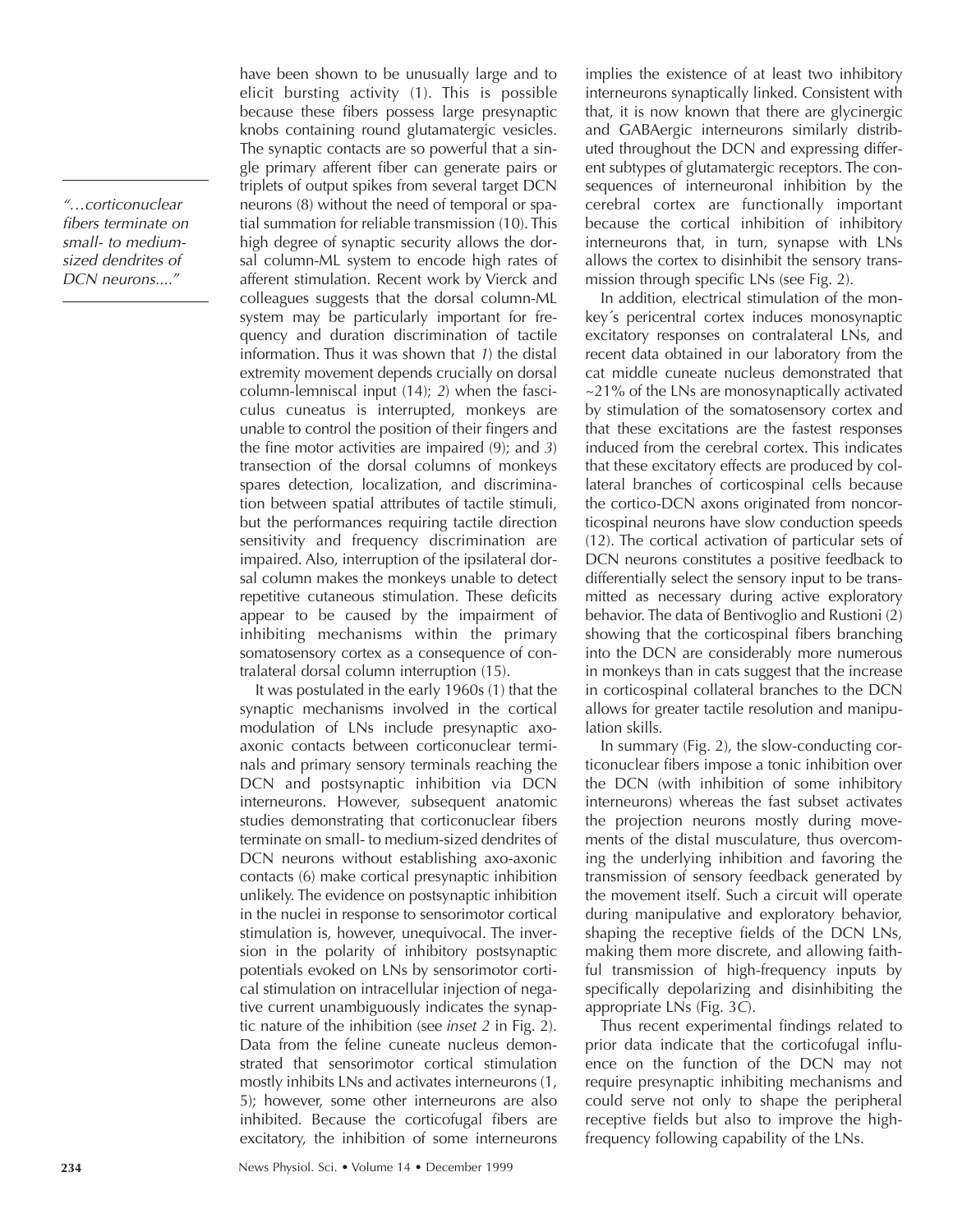

## **CUNEATE NUCLEUS**

**FIGURE 2.** Proposed sensorimotor cortico-cuneate interactions. The inhibitory interneurons receive direct corticofugal excitatory input and make synaptic contact among them and with cells projecting to the medial lemniscus (LNs), thus inducing disinhibition and inhibition on LNs, respectively. Some LNs also receive monosynaptic cortical excitatory input (*inset 1*). *Inset 2* shows the responses of a LN to sensorimotor cortex stimulation (SMCx) during sequential membrane hyperpolarization from –60 to –80 mV. The inhibitory postsynaptic potential reversed in polarity at membrane potentials between –75 and –80 mV. The artifacts of SMCx stimulation are marked by asterisks. *Inset 2* data are from Ref. 5.

### **Repetitive activity and synchronization of DCN neurons**

One form of normal spontaneous activity in DCN neurons is a high-frequency bursting of two to five spikes. Histological observations have demonstrated that the LNs emit short recurrent collateral branches to neighboring DCN cells. Consistent with the histological data, stimulation of the ML induces antidromic spikes in LNs followed by one to three transynaptic action potentials at latencies suggesting the existence of one synapse between recurrent collaterals and the recorded lemniscal cell. These transynaptic effects could be induced by descending fibers activated by spread of current when the ML is

stimulated. However, in many cases the transynaptic responses have the same or even lower thresholds than the antidromic responses, thus indicating that they were indeed induced through recurrent collaterals because there are no known fibers descending in the ML. The result of this interaction is that a given DCN LN activated by stimulation of its receptive field tends to impose its pattern of activity on neighboring cells. This is so because the LNs are somatotopically organized so that neurons devoted to the processing of a single sensory modality and submodality are adjacent to each other (7). Accordingly, neighboring LNs receive synchronous excitatory input from dorsal column fibers and from the recurrent collaterals of other LNs, thus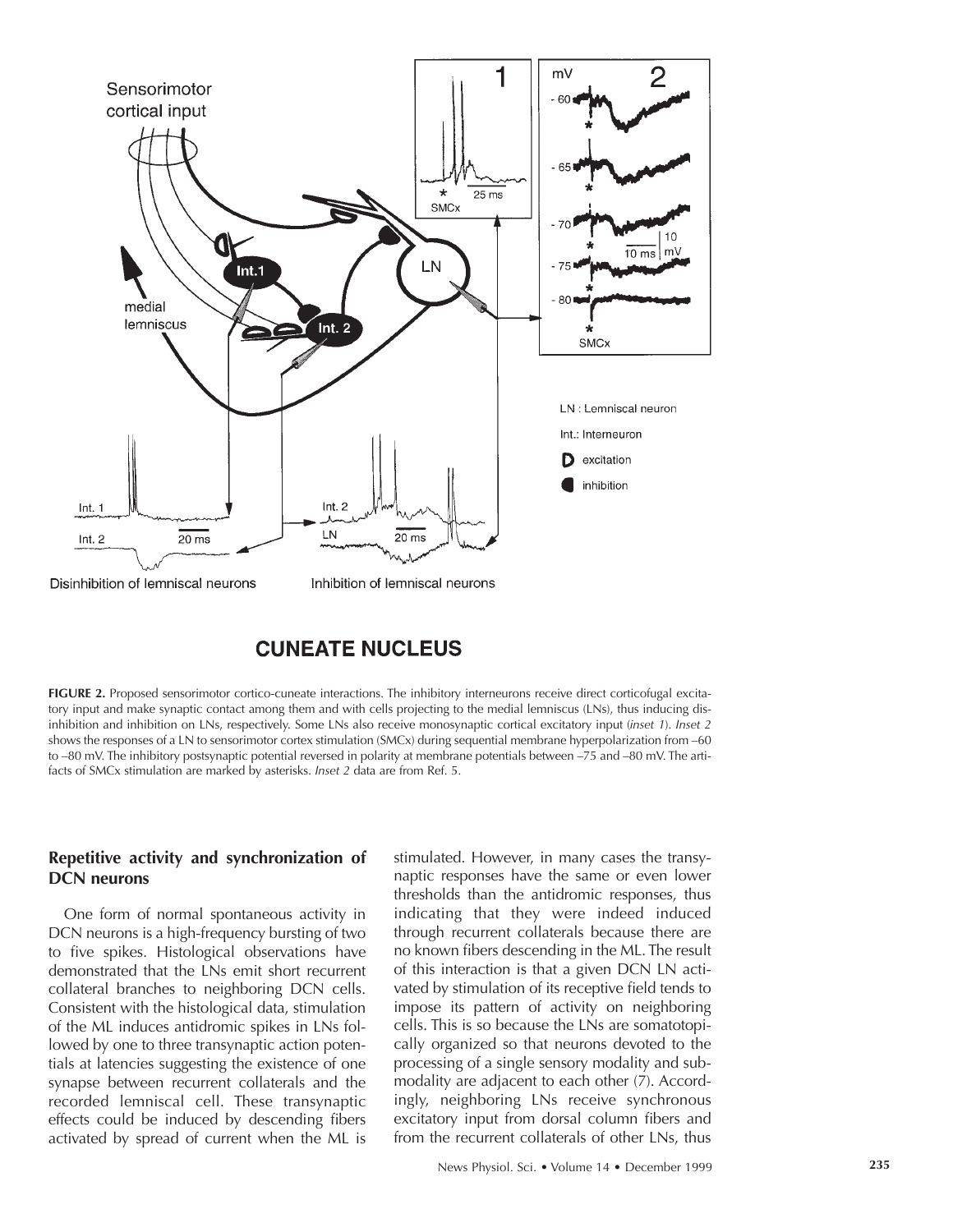

**FIGURE 3.** The presence of intranuclear inhibitory interneurons (in black) allows for lateral inhibition (*A*) and for somatotopic sensorimotor cortical excitation and disinhibition (inhibition of inhibitory cells) of specifically activated channels while inhibiting the surround and thus also assuring the capability of the cortically activated lemniscal projection cells to follow high-frequency cutaneous input (*C*). The existence of focused recurrent collateral branches permits synchronization among neighboring lemniscal neurons (*B*). MCx, primary motor cortex or area 4; SI, primary somatosensory cortex; VPL, thalamic ventroposterolateral nucleus.

generating the repetitive and synchronous activity normally observed in DCN neurons.

That the corticonuclear cells are engaged in a true feedback was demonstrated by Towe and Zimmerman (13), who showed that the mass discharge evoked in the cuneate nucleus either by peripheral cutaneous stimulation or by direct stimulation of the dorsal column fibers is followed by a second late discharge that disappears upon cortical removal. Cutaneous stimulation produces a double discharge in the DCN, the first due to the ascending afferent volley and the second due to a transcortical volley descending in the pyramidal tract. Thus, although there is no doubt that the corticonuclear fibers can induce bursting activity, it is still unknown whether these bursts are induced directly on lemniscal projection neurons and/or generated through inhibitory interneurons that, in turn, induce postinhibitory rebound discharges on LNs. Both phenomena are theoretically possible and not incompatible given the spatial focusing of the cortico-DCN projections. Intracellular recordings from projection cells and interneurons while the motor and somatosensory cortexes were stimulated were necessary to evaluate this question. Recently, we demonstrated that the cortex induces both direct excitatory and indirect postinhibitory bursting discharges on LNs (see Fig. 2). This explains the generally reported observation that upon stimulation of the sensorimotor cortex, the lemniscal gross activity shows an early excitation followed by an inhibitory period and a late excitation. Repetitive activity can also be produced by EPSPs crossing threshold during sufficient time to allow various action potentials to be produced.